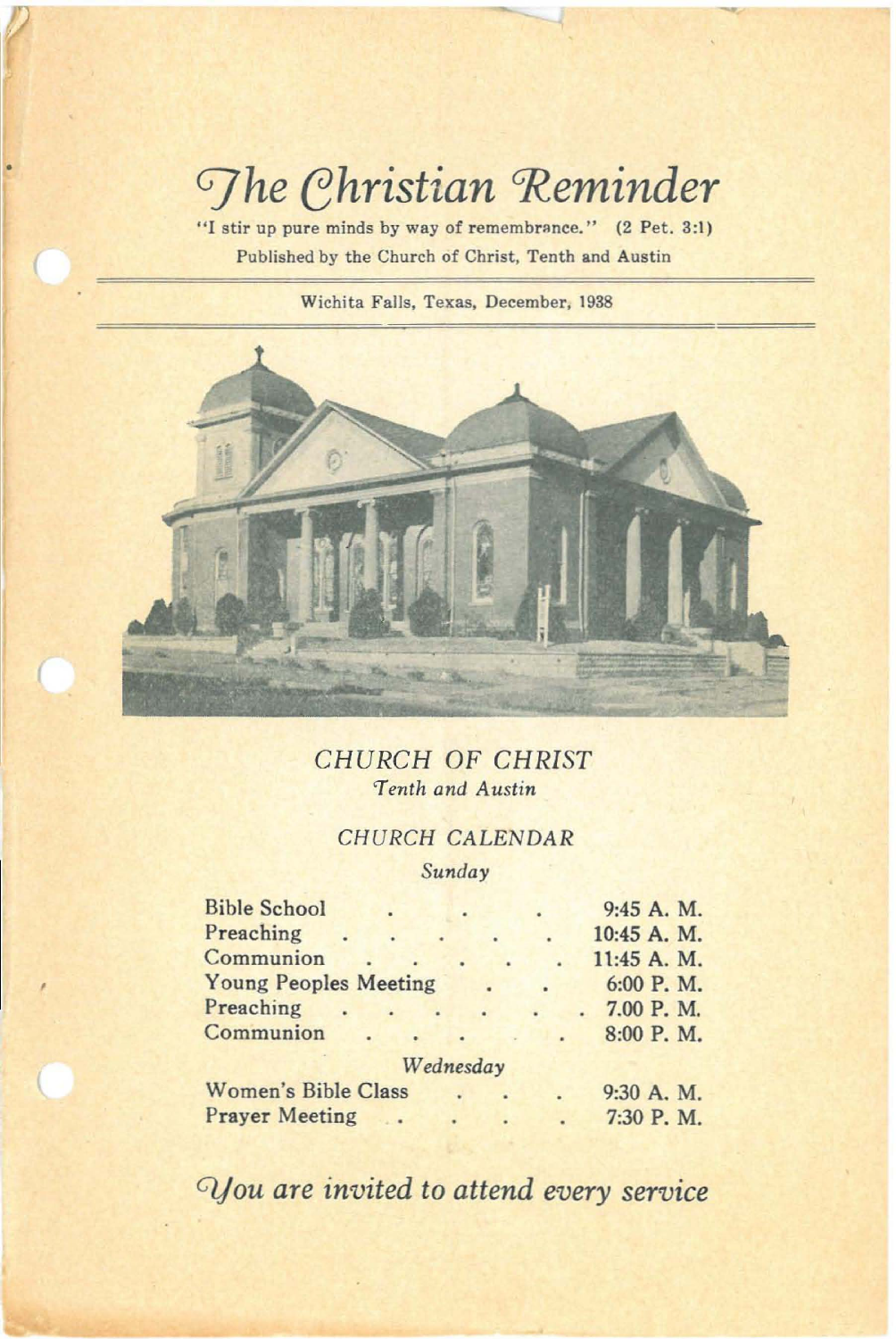The Christian Reminder Published Monthly by Church of Christ Robert C. Jones, Editor

#### Our Monthly Bulletin

We take great pleasure in publishing this the first number of our monthly bulletin. It is with a desire to further the interest of God's kingdom that we bring out this monthly publication. Each number will carry the names of the new members, the financial statement for the preceding month, articles concerning the plan of salvation, words of admonition and encouragement to the disciples and announcements concerning our program of work and worship.

#### A Good Work

During the last fourteen months two hundred and ninety-five new members have been added to the church, one hundred and twelve baptized. About nine thousand dollars have been contributed and spent for the advancement of the cause of Christ. Large crowds have attended almost every service and the interest in all the work is fine. We expect to do greater things in 1939.

#### Stewardship

I bought gasoline, I went to the show;

- I bought some new tubes for my old radio; I bought candy and peanuts, gum and ice cream;
- While my salary lasted, life sure was a scream.
- It takes careful spending to make money go round;
- One's methods of finance must always be sound.
- With habits quite costly, it's real hard to save:
- My wife spent five "bucks" on a permanent wave.
- The church asked for money. It sure made me sore!
- If they'd let me alone, I'd give a lot more. They have plenty of nerve! They forgot all the past!

I gave them a quarter the year before last.

### New Members

W. E. Arthur and wife, 1708 Taylor Mrs. J. W. Sturm, Route 5 Mrs. J. R. Fuller, Route 5 LeRoy Smith, 511 Lamar E. C. Cox and wife, 1100 North Beverly Alta Wagoner, 1706 Burnett Frank Hill and wife, 1405 Sibly C. F. Judd and wife, 306 Walnut Mrs. Thomas Steele, 911 Bluff Edgar Garner and wife, 2108 Garfield Alice Garner, 2108 Garfield Virgil L. Bowen and wife, 1823 Ardath Sybil Bowen, 1823 Ardath Mrs. E. Huddleston, 1406 Seventh<br>O. G. Hindricks and wife, 1508 Eleventh Mrs. Charles Dayton, 2105 Tenth

#### Financial Statement for Nov. 1938

| Balance Nov. 1                  |                       |                       |    |        |        | \$58.64  |
|---------------------------------|-----------------------|-----------------------|----|--------|--------|----------|
| Collections for Nov. 7 \$163.00 |                       |                       |    |        |        |          |
|                                 |                       |                       | 14 |        | 144.38 |          |
| 6.6                             | 6.6                   | 64                    | 21 | 143.42 |        |          |
| 64                              | $\epsilon$ $\epsilon$ | $\epsilon$ $\epsilon$ | 28 |        | 107.74 | 558.54   |
|                                 | Total                 |                       |    |        |        | \$617.18 |
|                                 |                       | Disbursements         |    |        |        | 514.82   |
|                                 |                       | Balance Dec. 1        |    |        |        | \$102.36 |

#### Disbursements for November 1938

| Minister                       |  |  | \$270.00 |
|--------------------------------|--|--|----------|
| J. H. Allison (Note)           |  |  | 100.00   |
| <b>Boles Orphan Home</b>       |  |  | 20.00    |
| Tipton Orphan Home             |  |  | 20,00    |
| Janitor                        |  |  | 28.00    |
| Wine, paper, etc.              |  |  | 2.35     |
| Oil for floors                 |  |  | 1.00     |
| Texas Electric Service Co.     |  |  | 9.80     |
| Colored minister               |  |  | 12.50    |
| Water Company                  |  |  | 1.30     |
| Telephone Company              |  |  | 3.00     |
| <b>Gas Company</b>             |  |  | 14.77    |
| <b>Powell Floral Company</b>   |  |  | 14.00    |
| Ice Service Company            |  |  | 4.50     |
| Firm Foundation Publishing Co. |  |  | 13.60    |
|                                |  |  | \$514.82 |

Those who try to do something and fail are infiinitely better than those who try to do nothing and succeed.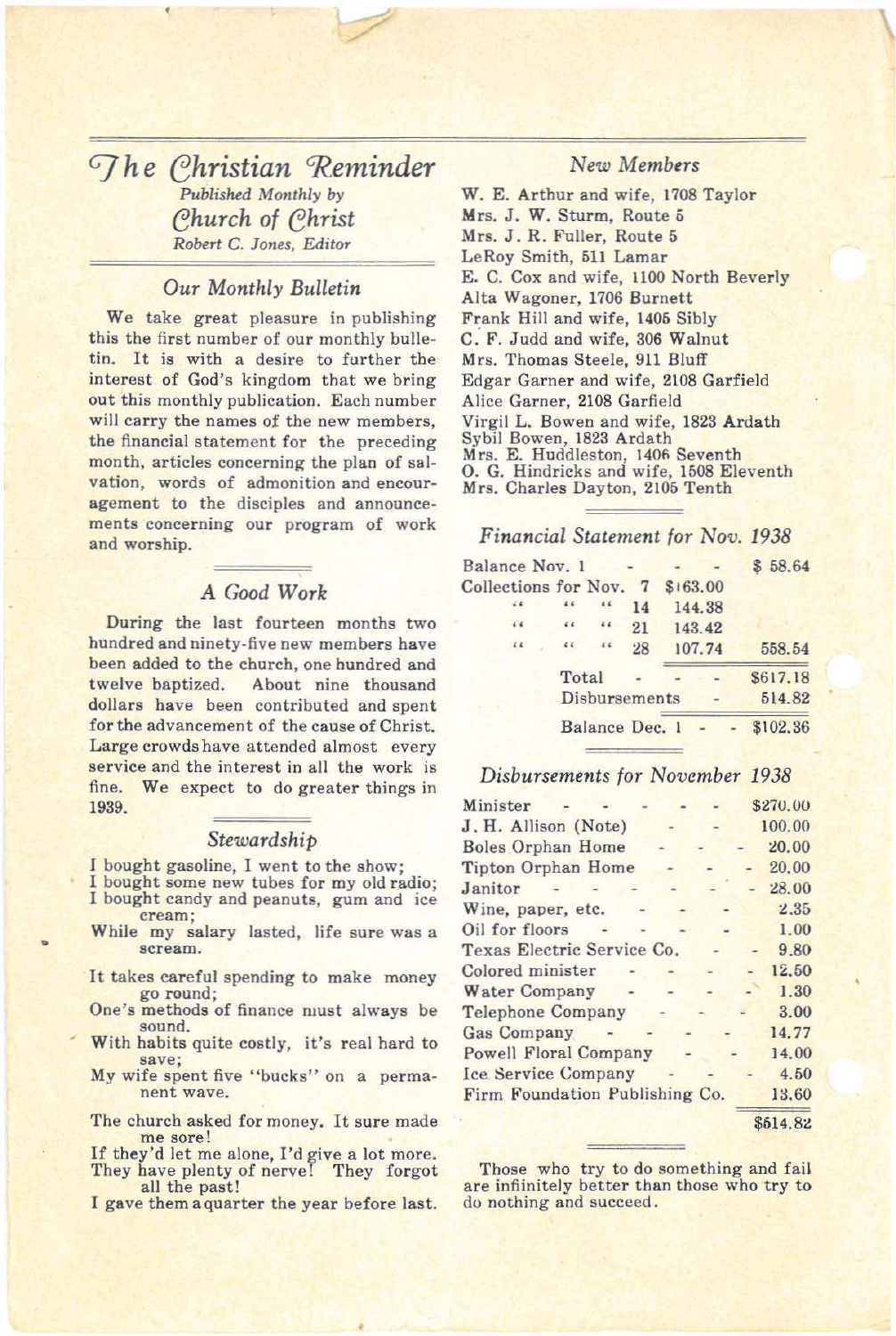# *OUT Finances fOT 1939*

For many years the church at Tenth and Austin Streets in Wichita Falls has done a good work, but we desire to do greater things for God and man in the future. 1939 should be the greatest year in the history of the church. In order for the church to grow and increase in number and in usefulness we must have a new building. We believe that as a member of the church you are interested in doing all that you can to make possible a greater work, a better church and a new building in two or three years. The finances needed to carry on a full program of work and to build up a substantial building fund make it necessary for each and every member to give in keeping with his ability. Given below is the proposed budget for 1939, which if fully realized will make possible a great work for the new year and leave a balance of \$4,000.00 for the building fund.

# *Itemized Budget fOT 1939*

| Preaching (Local and revival meetings in and<br>around Wichita Falls) |  |       |  | \$4,000.00  |
|-----------------------------------------------------------------------|--|-------|--|-------------|
| <b>Orphans Homes</b>                                                  |  |       |  | 600.00      |
| <b>Local Charity</b>                                                  |  |       |  | 150.00      |
| <b>Foreign Missions</b>                                               |  |       |  | 360.00      |
| Printing                                                              |  |       |  | 100.00      |
| Telephone                                                             |  |       |  | 40.00       |
| Literature                                                            |  |       |  | 135.00      |
| Flowers                                                               |  |       |  | 50.00       |
| Lights <sup>*</sup>                                                   |  |       |  | 110 00      |
| Gas                                                                   |  |       |  | 150.00      |
| Water                                                                 |  |       |  | 12.00       |
| Janitor's Salary                                                      |  |       |  | $-384.00$   |
| Janitor's Supplies                                                    |  |       |  | 20.00       |
| <b>Communion Supplies</b>                                             |  |       |  | 50.00       |
| <b>Building Repairs</b>                                               |  |       |  | 100,00      |
| Negro Mission (Local)                                                 |  |       |  | 300,00      |
| Church Debt, Allison Note in full                                     |  |       |  | 1,400.00    |
| Incidentals.                                                          |  |       |  | 39,00       |
| <b>BUILDING FUND</b>                                                  |  |       |  | 4,000.00    |
|                                                                       |  | Total |  | \$12,000.00 |

A contribution of \$231.00 per week will give us \$12,012.00 for the year. We would like for you to determine, if possible. what you can give weekly during 1939. Please indicate same on a pledge card and d'op in the collection plate or mail it to the Church of Christ, Tenth and Austin Streets, Wichita Falls, Texas. Do this just as soon as possible, please.